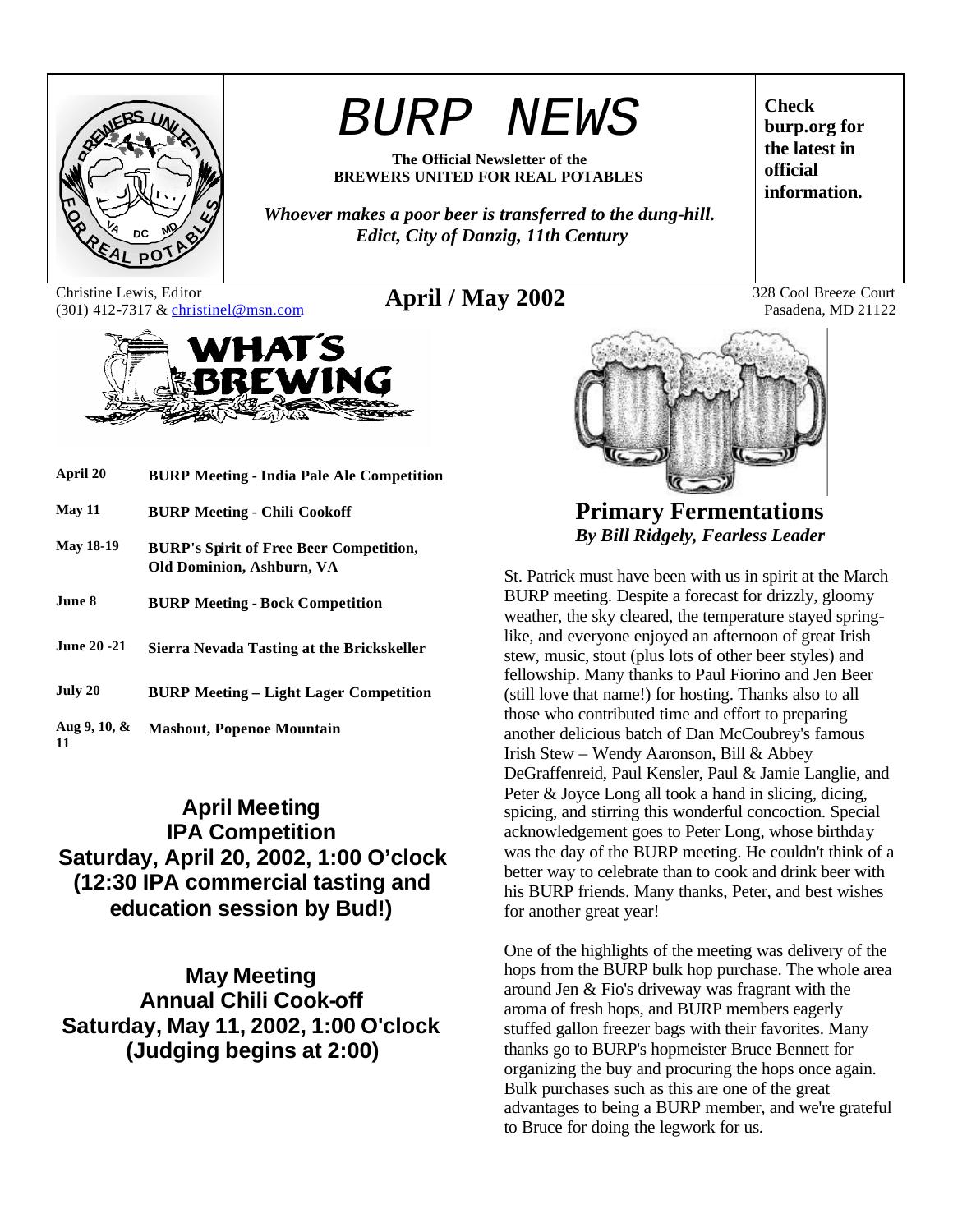BURP News 2002 Page 2

Finally, thanks to those who contributed their time to judging the McCoubrey Memorial Stout Competition. Your willingness to serve in this role was greatly appreciated.

Wendy and I have been behind in our brewing schedule this year, but we still plan to enter 4 or 5 beers in the club's Spirit of Free Beer Competition in May. I 'd like to challenge every homebrewer in the club to enter at least one beer. You'll get great feedback from qualified BJCP judges, and the prizes can't be beaten by any other competition in the country. I urge you to support your club, not only by entering beers but also by volunteering in some way. We have over 50 credentialed beer judges in the club. Please volunteer your services as competition judges. We also need stewards (no experience necessary) and people to help set up and take down the competition site and register entries. If you are interested and willing, please contact SOFB cocoordinators Steve Marler or Robert Stevens. Their email addresses and phone numbers are found at the end of this newsletter.

I was saddened to hear in March that one of the true guiding lights of the homebrew movement, George Fix, had passed away. Those of us who had met George (along with his wife Laurie) knew what a truly knowledgeable, interesting, and fun person he was. His presence in our hobby will be greatly missed. I was also saddened to learn that Matt Young, the friendly and helpful face behind the counter at the now-closed Brew & Wine Masters store in Rockville, passed away on April 13. Matt was a great friend of BURP, and he'll be sorely missed. To complete the triad of bad news, I recently learned that Reuben Rudd of Brew & Wine Masters moved to CA and is suffering from cancer. I'd like to offer the prayers and good wishes of the club for his speedy recovery.

On the upside, we've added two new BURP babies to the fold. Congrats to Kraig & Elizabeth Krist on the birth of their son Teddy and to Robbie & Miri Ludwick on the birth of their (yet to be named) daughter.

April represents a season of renewal. Let's get out there and brew those beers for the long, hot summer ahead. I look forward to seeing you all at the April meeting, the May chili cookoff, and the Spirit of Free Beer. Cheers!



The annual BURP Chili Cook-Off will be held at the May BURP meeting. Those who like to prepare (and eat) good, hot & spicy chili should not miss this event! The Chili Cook-off rules are:

\* Chili must be prepared on-site, meaning all ingredients must be combined and cooked at the meeting, although individual ingredients, such as vegetables and meats, may be prepared beforehand (i.e., sliced and diced - no cooking).

\* Recipe must include at least one bottle of beer (preferably homebrew).

\* No sabotaging of other contestants' chili will be permitted.

\* Chili recipes must be provided to BURP on request.

Other pertinent facts:

\* Bring your own portable stove/table/etc to cook and serve chili, or make arrangements ahead of time to share with someone.

\* Bribing potential judges is frowned upon.

\* Road kill & other exotic meat types are encouraged.

\* Vegetarian chili is acceptable and surprisingly tasty.

Prizes will be awarded to the top three chili's (popular vote) plus a special prize to the hottest chili. Winning recipes will be published in the next month's BURP News. The meeting starts at 1:00 P.M. Chili tasting/judging will start at 2:00 P.M. Chili cooks may come as early as 10:30 A.M. to start preparing chili.



**Culture Coach** *By Steve Marler and Robert Stevens, Co-Ministers of Culture*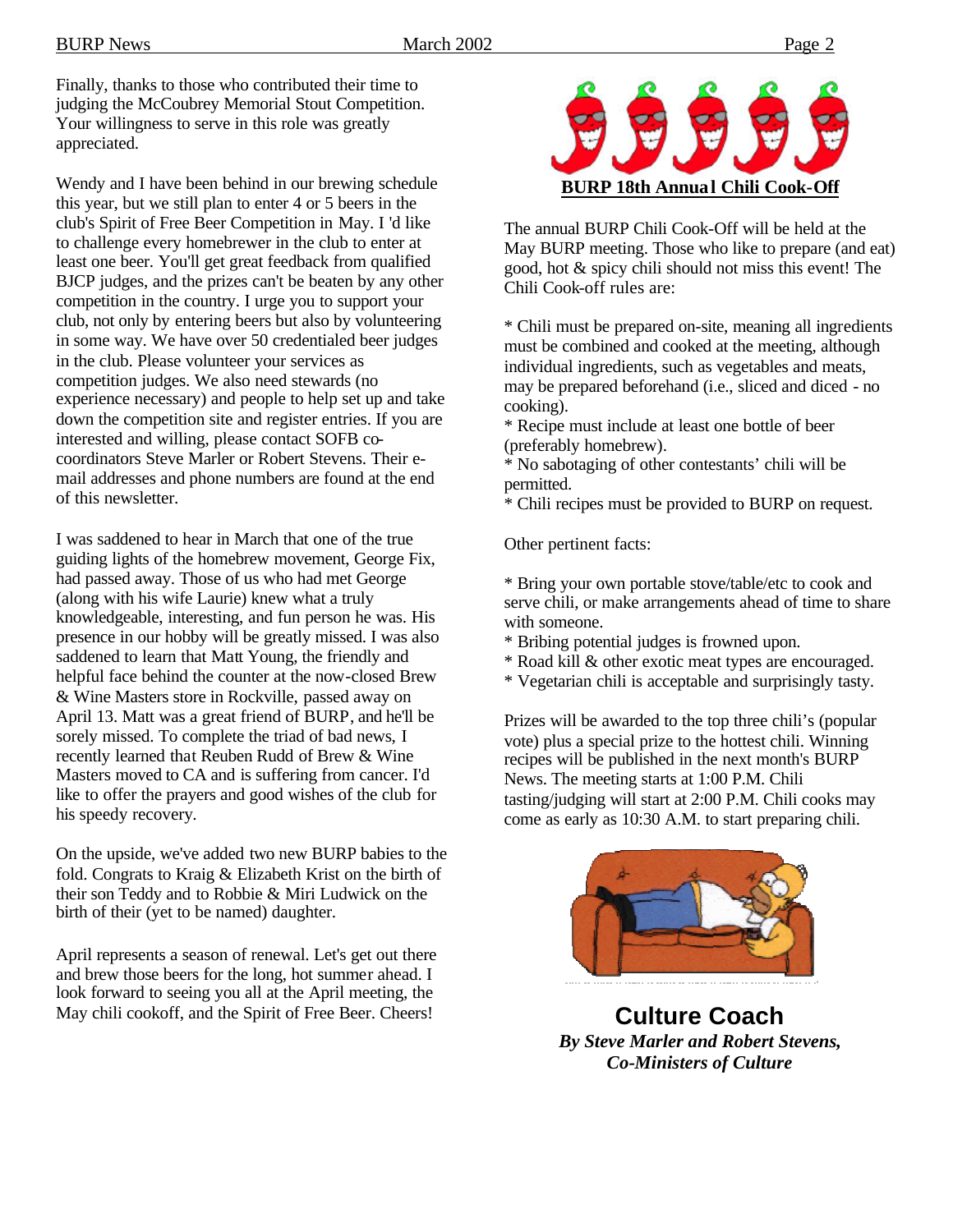# **Monthly Club Competition Up-date**

In March we held the annual Dan McCoubrey Memorial Stout Competition. There were 20 entries. For the second time this year Mark Hogenmiller walked away with a ribbon, although he was not there to receive it, so I actually walked away with it. This first place finish, along with his second place in the Pale Ale competition, puts Mark in first place in the Brewer of the Year Competition and tied for first place with Christian Parker in the Freshman Brewer of the Year Competition. With the SoFB around the corner and six more club competitions left, can he hold on to the lead? Is Andy Anderson lurking in the brewery? The future will reveal itself over time.

#### **1 st Place: Mark Hogenmiller, sweet stout 2 nd Place: Paul Kensler, dry stout 3 rd Place: Dave and Becky Pyle, milk stout**

The Freshman Brewer of the Year points went to:

### **1 stPlace: Mark Hogenmiller, sweet stout 2 nd Place: Mel Thompson, oatmeal stout 3 rd Place: Christian Parker, oatmeal stout**

The judges for the stout competition were David Derricotte, Paul Langlie, Jamie Langlie, Betsy Kepler, Mike McGuire, Keith Chamberlin, Jim Rorick, and Dan Fapp

The day after the stout competition, we held a porter competition. The porter competition was held as part of the ongoing BJCP class. The class was split into three groups. Each group had a BJCP registered judge at their table, as a proctor. There were 15 entries. The winners of the heated competition were:

1<sup>st</sup> Place: Ed Bielaus (Robust)  $2<sup>nd</sup>$  Place: Apologies – misplaced name (Brown) 3<sup>rd</sup> Place: Ed Bielaus (Robust)

The Brewer of the Year standings are:

| <b>Brewers Name</b> | <b>Total Points</b> |
|---------------------|---------------------|
|                     | Accumulated         |
| Mark Hogenmiller    |                     |
| <b>Ed Bielaus</b>   |                     |
| Mike Horkin         | 3                   |
| Andy Anderson       |                     |
| Paul Kensler        |                     |
| Keith Chamberlin    |                     |
|                     |                     |

| <b>Randy Paul</b> |  |
|-------------------|--|
| Mike Mc Guire     |  |
| Dave Pyle         |  |
| Becky Pyle        |  |

The Freshman Brewer of the Year standings are:

| <b>Brewers Name</b>     | <b>Total Points</b><br>Accumulated |
|-------------------------|------------------------------------|
| <b>Christian Parker</b> |                                    |
| Mark Hogenmiller        |                                    |
| Mel Thompson            |                                    |
| <b>Howard Wellman</b>   |                                    |

The upcoming competitions are as follows:

April: IPA (BJCP: 7) May SOFB June: Bocks (BJCP: 14) July: Light Lagers (BJCP: 1a&c, 2) August (Mash Out): Weizen (BJCP: 17) September: Octoberfest (German Amber Lagers BJCP: 9) October: Strong Ales (BJCP: 11,12, and 18) November: Real Ale

### **April Club-Only Competition:**

April's meeting will feature an IPA competition. If you want to enter, you must have your beers registered by 1:30 PM. If you have not already brewed your IPA, it is too late now, but here is some information on brewing IPA courtesy of Mark Stevens. This will be good information for all of you who will volunteer to judge IPAs at the meeting.

India Pale Ale is the style for the August competition. Some style guidelines, including the BJCP guidelines used for most BURP competitions, lump India Pale Ales into a single category. This presents some problems since IPAs vary widely in both gravity and hopping. Commercial beers labeled "IPA" in England are fairly bland beers, differing only slightly from a standard pale ale, while American IPAs are much more robust in terms of gravity, with very assertive hopping schedules. Hop varieties will also differ with English brewers relying on their workhorse hops, such as Goldings, Fuggles, and the like, while American brewers will use American varieties, often with much higher alpha acid contents. Cascades, Centennial, and Chinook are common varieties in American IPAs.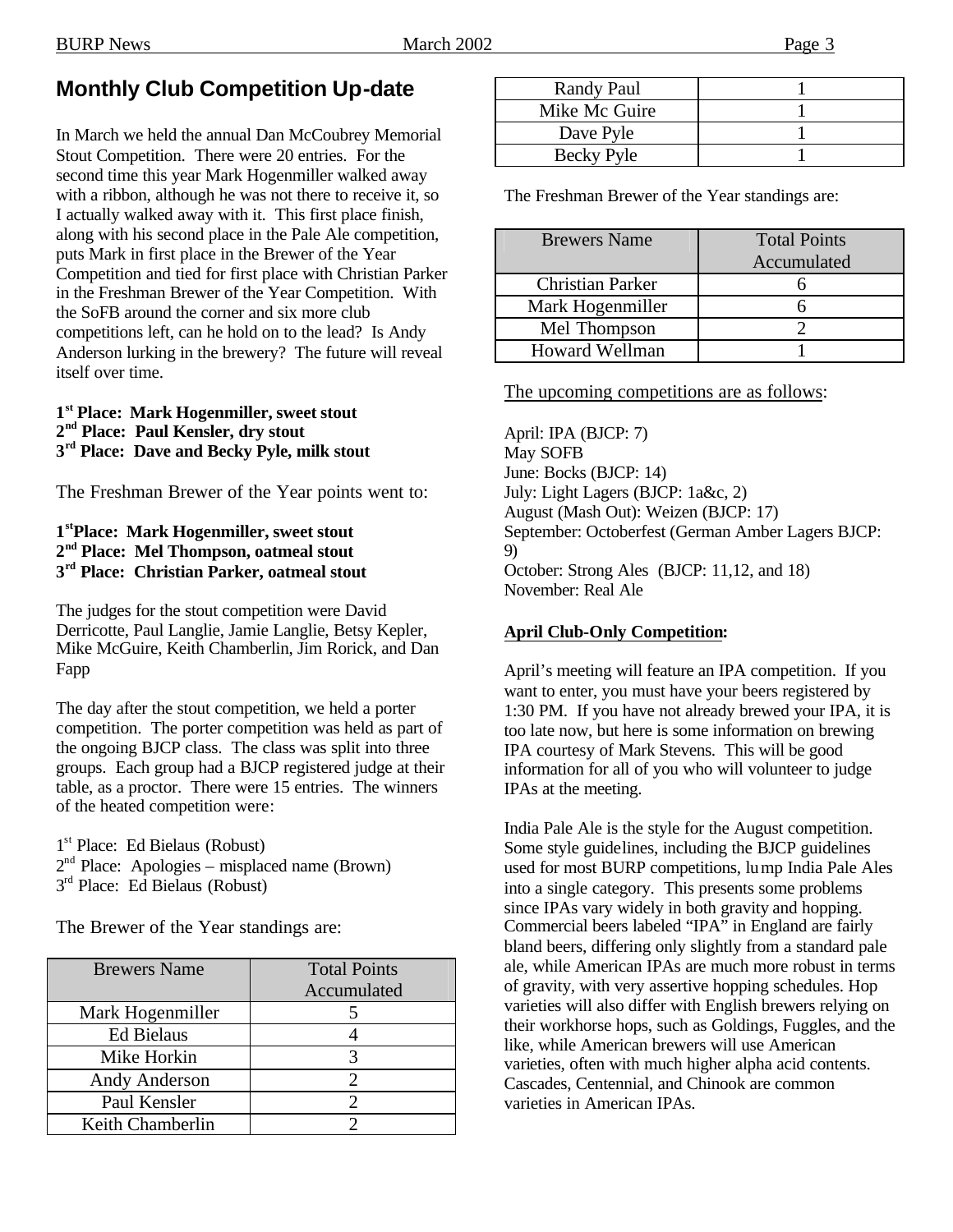BURP News Page 4

Terry Foster provides some historical background information on the style in his book "Pale Ale". Foster says that the style was developed in London around 1800 by a brewer named George Hodgson, who monopolized the India trade until about 1820. Foster guesses that the starting gravity of these early 19th century IPAs was in the 1.070-1.100 (17-26 P) range and likely hopped to something in the 150 IBU range (although he admits that hop utilization was probably low and that hop varieties of the time were probably of lower alpha content than today). Foster also suggests that some Brettanomyces character may have been common, however, other sources suggest that this is unlikely.

In his two-part series on IPA which appeared in "Brewing Techniques", Thom Tomlinson suggests that Hodgsons beer was probably aggressively primed and that the hops were probably early versions of Kent Goldings. Today's IPAs tend to be hoppy versions of English or American pale ales. Starting gravities seem to range from around 1048 to around 1075.

Two distinct types of IPAs are often brewed: one a fairly light bodied beer with moderate hopping of around 40- 60 IBUs, usually termed "English style IPAs", and one a bit heavier with hops around 60-80+ IBUs called "American style IPA". The American IPA often uses more distinctly American hops, such as Cascade or Centennial, while the English IPAs are likely to use Goldings or similar hops. The English style IPAs tend to hover closer to the 1050 starting gravity mark while American IPAs closer to the 1070 level. The grain bill will be similar to those used for English or American pale ales: either a base of primarily English pale ale malt or one of 2-row pale malt. A little crystal malt is common, although Dave Brockington's article on American IPAs from "Brewing Techniques" suggests using Munich malt at about 5-10%.

The basic IPA definition from the BJCP Style Guidelines: Starting Gravity: 1050-1075 Hops: 30-60+ IBU Color: 8-14 SRM

More Reading...

Brockington, Dave, "The Evolution and Contemporary Brewing of American IPA", in Brewing Tech-niques, September/October 1996, page 38. Foster, Terry, "Pale Ale", Brewers Publication, Boulder CO, 1990.

Harrison, John, "An Introduction to Old British Beers and How to Make Them," Durden Park Beer Club, London, 1991.

Tomlinson, Thom, "India Pale Ale, Part I: IPA and Empire", in Brewing Techniques, March/April 1994, page 20.

Tomlinson, Thom, "India Pale Ale, Part II: The Sun Never Sets", in Brewing Techniques, May/June 1994, page 20.

### **June Club-Only Competition:**

The June club competition will feature Bocks. If you want to enter a Bock please be at the meeting by 1:30 pm to register your beer, or have someone bring it to the meeting for you.

Did you know that Bock originally came from city of Einbeck, which was part of the Hanseatic League? Through this league, Einbeck beer was being enjoyed all over Germany and in other countries. The City was ravaged by fire twice during the sixteenth century, and not long after the thirty years war, the brewing trade from Einbeck was said to have ended completely.

Prior to  $16<sup>th</sup>$  century, Munich beer was not highly regarded, and the Einbeck beers were popular. During the 1500s, Munich tried to improve their beer by imposing various ordinances. At the beginning of the  $17<sup>th</sup>$  century, Munich brewers put all their energy into brewing a beer as good as Einbeck beer but failed.

A Brewer from Einbeck was drawn to Munich in 1612 and lent his skills to Munich breweries. The original recipe could not be reproduced precisely. Rather than having 1/3 wheat malt in the grain bill as the Einbeck beer did, the Munich version was made of all barley malt, producing a darker beer and sweeter beer.

The first knock off was named after the city of Einbeck, which in the Bavarian dialect was Ainpoeckish Pier. After brewing ceased in Einbeck, the name of the Munich beer began to drift from Ainpoeckish to poeck and ultimately bock.

Dopplebock has origins in monastic brewing. Monks from the order of St. Francis founded a community in Munich in 1634. They were known as Paulaners because they came form the city of Paula, Italy.

The beer called Salvator or "the Savior" by the monks was an extra strong brew intended to sustain them during the fasts of advent and lent. During these periods, the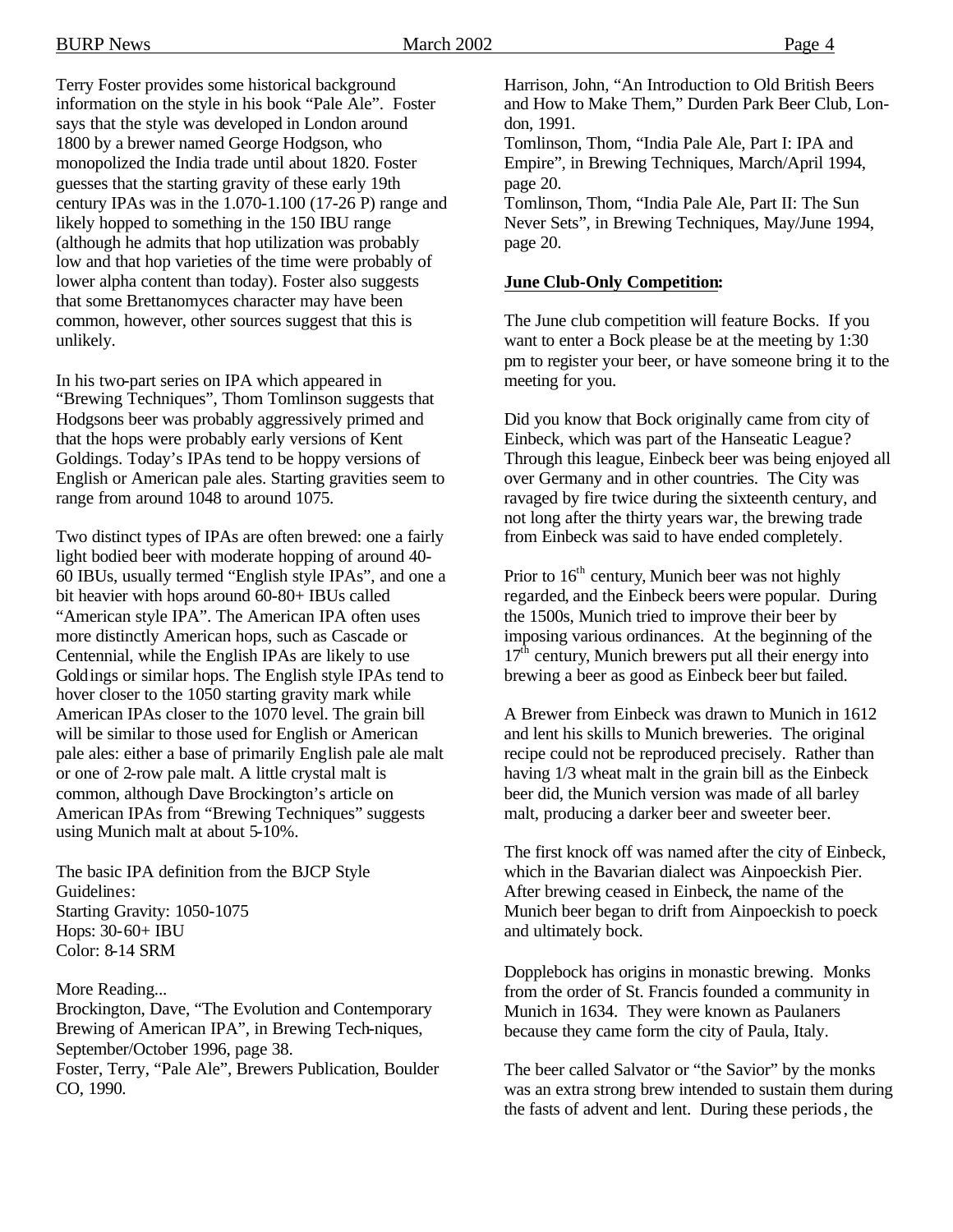monks were forbidden to eat solid food. Their beer was literally their liquid bread.

The monks kept the beer to themselves until 1780 when they began to sell it. The public found it similar to the well know bock beer. Noting the greater body and alcohol they called it doppel or double bock.

Doppel bock became popular and many breweries copied it and the name. In 1894 the name came under trademark protection, and competing products had to find new names. To continue the imitation, most breweries still name their doppelbocks with words that end in 'ator'.

Despite high starting gravities, the level of attenuation was quite low in the  $19<sup>th</sup>$  century. Because of this, alcohol levels were lower than most British beers. The color would have varied, but in general they were darker than English ales with doppelbocks falling close to the color of porters.

One of the earliest references to bock in the U.S. came in 1852. Best & Company, later Pabst, introduced their seasonal bock beer on the Fourth of July. The dilution of bock beer in the US was the result of prohibition.

The German style remains true to original strength. German labeling laws mandate the original gravity of bock (16 Plato) and doppelbocks (18 Plato). The primary shift in German bock in the  $20<sup>th</sup>$  century has been in lighter colors. Maibock or helles bocks are now quite common. The lighter bocks carry a bit more bitterness than the darker bocks and are becoming the most popular bocks in Germany.

The aroma and flavor of bocks are dominated by malt. German noble hops are used sparingly for a subtle counterpoint, with very low levels of bitterness and hop flavor and no perceptible hop aroma.

Many recipes rely on lager or Pilsner malt for the majority of the grist. One school of thought is to use a majority of Munich malt, up to 90 percent. In fact, Tom Cannon has tried a 100% dark Munich malt bock.

Decoction is the traditional mashing process. Higher mash temperatures are used to create a more dextrinous wort and greater body in the finish beer. Munich water is fairly hard with high amount of carbonate. Primary fermentation is at 48 to 50 degrees. Primary fermentation can take as long as three weeks. You will want to lager your bock at 32 degrees for up to 6 months for a Dopplebock or eisbock.

Select a lager yeast with low to medium attenuation to accentuate the malt flavor.

### *Traditional Bock*

OG: 1.064-1.072 IBUs: 20-35 FG: 1.013-1.020 SRM: 14- 30 ABV: 6-7.5%

Helles Bock/Maibock

OG: 1.064-1.072 IBUs: 20-35 FG: 1.011-1.020 SRM: 4 — 10 ABV: 6-7.5%

Doppelbock

OG: 1.073-1.120 IBUs: 20-40 FG: 1.018-1.030 SRM: 12-30 ABV: 7.5-12%

Eisbock

OG: 1.064-1.120 IBUs: 25-50 FG: 1.023-1.035 SRM: 18-50 ABV: 8.6-14.4%

#### **July Club-Only Competition:**

Heading into the dog days of summer, our club competition will be Light Lagers - light in color, not in taste, at least most of the time. So that you can start brewing one now, below are some helpful hints courtesy of BJCP.

#### **American Light/Standard/Premium**

**Aroma:** Little to no malt aroma. Hop aroma may range from none to light, with flowery hop presence. Slight fruity aromas from yeast and hop varieties used may exist, as well as perceptible levels of green apples due to acetaldehyde. Low levels of "cooked-corn" aroma from DMS may be present. No diacetyl.

**Appearance:** Very pale straw to pale gold color. White head seldom persists. Very clear.

**Flavor:** Crisp and dry flavor with some low levels of sweetness. Hop flavor ranges from none to low levels. Hop bitterness at low to medium level. Balance may vary from slightly malty to slightly bitter, but is relatively close to even. High levels of carbonation may provide a slight acidity or dry "sting." No diacetyl. No fruitiness.

**Mouthfeel:** Very light body from use of a high percentage of adjuncts such as rice or corn. Very well carbonated with slight carbonic bite on the tongue. **Overall Impression:** Very refreshing and thirst quenching. "Light" beers will have a lower gravity and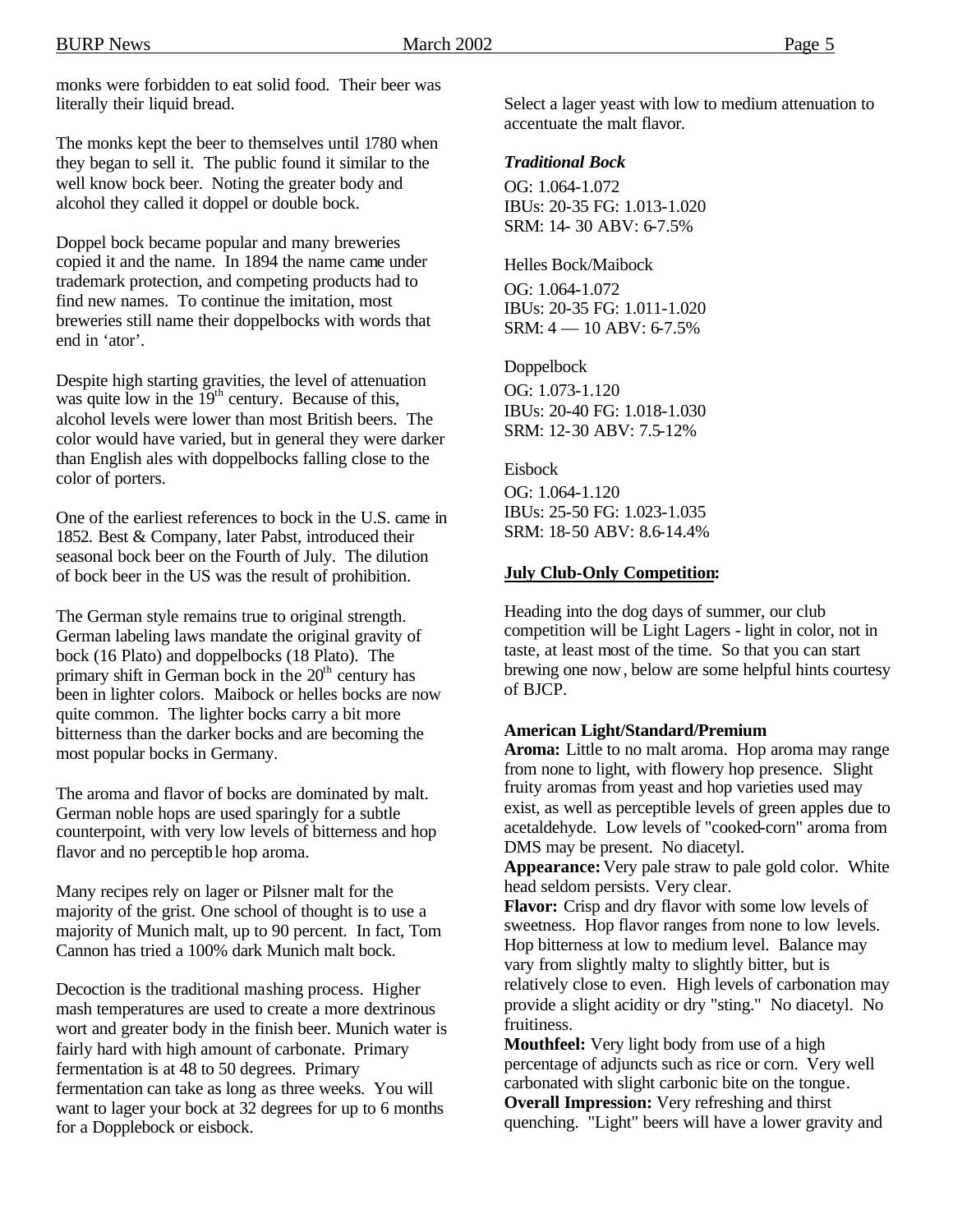less resulting alcohol than the standard. Premium beers tend to have fewer adjuncts or can be all-malt.

#### **Classic American Pilsner**

**Aroma:** Low to medium clean, grainy and sweet maltiness may be evident. Medium to high hop aroma, often classic noble hops. No fruitiness or diacetyl. Some "cooked-corn" aroma due to DMS may be noticeable.

**Appearance:** Light to gold color. Substantial, long lasting head. Bright clarity.

**Flavor:** Medium to high maltiness similar to the Bohemian Pilsners but somewhat lighter due to the use of up to 30% flaked maize (corn) used as an adjunct. Slight grainy sweetness from the use of maize with substantial offsetting hop bitterness. Medium to high hop flavor from noble hops. Medium to high hop bitterness. No fruitiness or diacetyl.

**Mouthfeel:** Medium body and rich, creamy mouthfeel. Medium to high carbonation levels.

**Overall Impression:** A substantial Pilsner that can stand up to the classic European Pilsners, but exhibiting the native American grains and water available to German brewers who initially brewed it in the USA. Refreshing, but with the underlying malt and hops that stand out when compared to other modern Americ an light lagers. The maize presents a unique grainy sweetness that is indicative of the style.

#### **Bohemian Pilsner**

**Aroma:** Rich with a complex malt and a spicy, floral, Saaz hop bouquet. Moderate diacetyl acceptable. **Appearance:** Light gold to deep copper-gold, clear, with a dense, creamy white head.

**Flavor:** Rich, complex maltiness combined with pronounced soft, rounded bitterness and flavor from Saaz hops. Moderate diacetyl acceptable. Bitterness is prominent but never harsh, and does not linger: The afterta ste is balanced between malt and hops. Clean, no fruitiness or esters.

**Mouthfeel:** Medium-bodied, medium carbonation. **Comments:** Saaz hops and low sulfate, low carbonate water provide a distinctively soft, rounded hop profile. **Overall Impression:** Crisp, complex and well-rounded yet refreshing.

#### **Northern German Pilsner**

**Aroma:** May feature grain and distinctive, flowery, noble hops. Clean, no fruitiness or esters. **Appearance:** Straw to medium gold, clear, with a creamy white head.

**Flavor:** Crisp, dry and bitter. Maltiness is low, although some grainy flavors and slight sweetness are acceptable. Hop bitterness dominates taste and continues through the finish and lingers into the aftertaste. Hop flavor can range from low to high but should only be derived from German noble hops. Clean, no fruitiness or esters. **Mouthfeel:** Light to medium body, medium to high carbonation.

**Overall Impression:** Crisp, clean, refreshing beer that prominently features noble German hop bitterness accentuated by sulfates in the water.

**Comments:** Drier than Bohemian Pilsner with a bitterness that tends to linger more in the aftertaste due to higher attenuation and higher sulfate water.

#### **Dortmunder Export**

**Aroma:** Low to medium German or Czech hop aroma. Malt aroma is moderate.

**Appearance:** Light gold to medium gold, clear with a noticeable white head.

**Flavor:** Neither malt nor hops are distinctive, but both are in good balance with a touch of sweetness, providing a smooth yet crisply refreshing beer. Balance continues through the finish and the hop bitterness lingers in aftertaste. Clean, no fruitiness or esters.

**Mouthfeel:** Medium body, medium carbonation. **Overall Impression:** Balance is the hallmark of this style.

**Comments:** Brewed to a slightly higher starting gravity than other light lagers, providing a firm, malty body and underlying maltiness to complement the sulfateaccentuated hop bitterness.

#### **Muenchner Helles**

Aroma: Grain and malt aromas predominate. May also have a very light hop aroma.

**Appearance:** Medium to deep gold, clear, with a creamy white head.

**Flavor:** Slightly sweet, malty profile. Grain and malt flavors predominate, with just enough hop bitterness to balance. Very slight hop flavor acceptable. Finish and aftertaste remain malty. Clean, no fruitiness or esters. **Mouthfeel:** Medium body, medium carbonation, smooth maltiness with no trace of astringency.

**Overall Impression:** Characterized by rounded maltiness without heaviness.

Comments: Unlike Pilsner but like its cousin, Munchner Dunkel, Helles is a malt-accentuated beer that is not overly sweet, but rather focuses on malt flavor with underlying hop bitterness in a supporting role.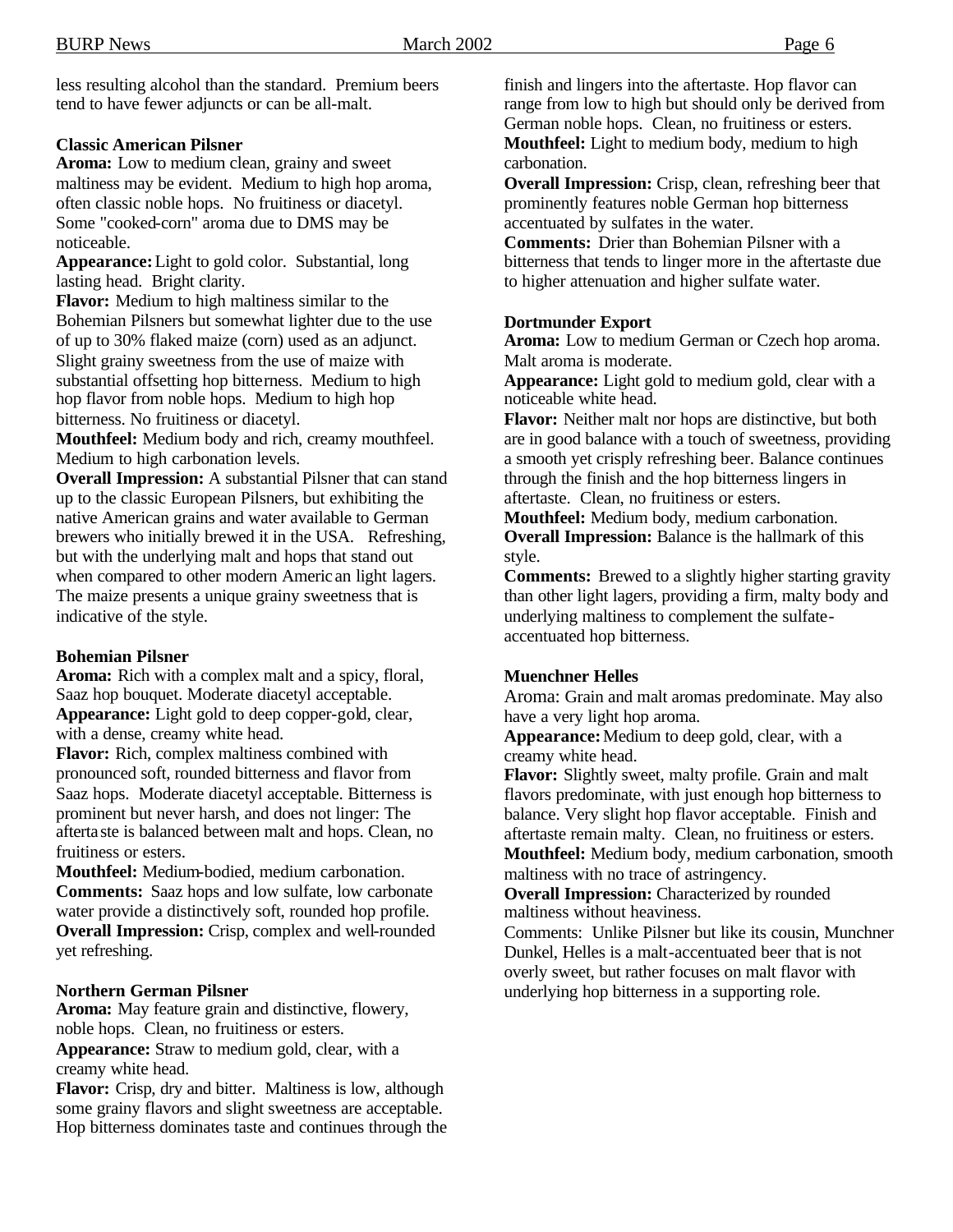# **? ? ? ? ? ? ? ? RYDler**

What nation boasts the highest beer consumption per capita?

Can you rank order the next five?



OK, let's put you on the spot. Can you create a palatable recipe on your own? Or, do you depend upon recipe software or previously printed recipes? One of the steps to becoming a better brewer is to be able to know and understand the impact of the various individual ingredients upon the final blended product. In addition, those people who take the BJCP test are required to formulate recipes as part of the testing process. So, why am I broaching the subje ct of recipe formulation? Simple, Christine asked for a column, and I waited until the last minute to write one, and now I don't have access to all the previous SoFB winning recipes. So, if necessity is the mother of invention, I am now writing about how to create a recipe from scratch.

The first step is to pick a style. Let's go with weizen. It's the style to be judged at MASHOUT, and weizens are perfect summer beers for those warm, lazy days (although every day tends to be a "lazy day" for this author).

What ingredients do you choose? Well, a weizen only uses two basic malts: malted wheat and pilsner malt. Save the unmalted wheat for wit and the pale malt for ales. Specialty malts, especially Munich or Vienna malt, can be used in a small percentage, but they are not critical. Some commercial weizens use as low as 40% wheat malt for the grist, while some of the better examples use as much as 70%. You be the judge. Aim for around an OG of 1.50.

Any special mashing techniques? It used to be that a decoction mash was required for this style. Just talk to Brad Davison who has won this category the last three years at SoFB. He always uses a double decoction. However, pils malt is modified so highly that single infusion mashes will work reasonably well. The only question is your lauter system. If you are prone to stuck mashes, then you had better either do a decoction, or do a multi-step infusion. Otherwise, the wheat protein will gum up your system. But if lautering does not normally pose problems for you, just do a single infusion at around 150F. You might want to add a pound or two of rice or oat hulls to help set up your filter bed.

How about hops? The key to hopping a weizen is not to overdue it. Use noble hops and stay low - only on the thresh-hold of taste. Let's say 15 IBU at 60' in the boil.

What about water? Don't sweat it. Just use standard DC water, and do not add any salts.

Any particular yeast? Yes, use the Weihenstephan 68 strain (sold as Wyeast 3068 or WLP300). It provides the temperature dependent bready, clove, and banana flavors. Other weizen yeasts tend to be too muted.

Fermentation temperature? Go for 68-70. Below that accentuates only clove, while higher than that results in too much banana.

Carbonation? These should be lively beers (2.5 - 3.5 vol CO2). Consider using a full cup of sugar for the bottled variety of 5 gallons.

So, now that we know the process and ingredients, what would the recipe look like? If we assume a mashing/ lautering efficiency of 25 pt/lb/gal, then we get the following recipe for 5 gallons:

7 lb wheat malt 3 lb pils malt Mash at 150 for 1 hour Raise to 165 and sparge. Collect 6 gallons to be boiled down to 5 gallons of wort Add 1 oz of 4.0% AA Hallertau at 60' Cool, ferment at 69 for 1 week, rack into secondary for another week, then bottle or keg. If bottled, let sit at 70F for a week before chilling.

Then, all that needs to be done is to bring two bottles to the August MASHOUT wheat beer contest and complain when the judges give you poor marks. At least that's my plan :-) Prost!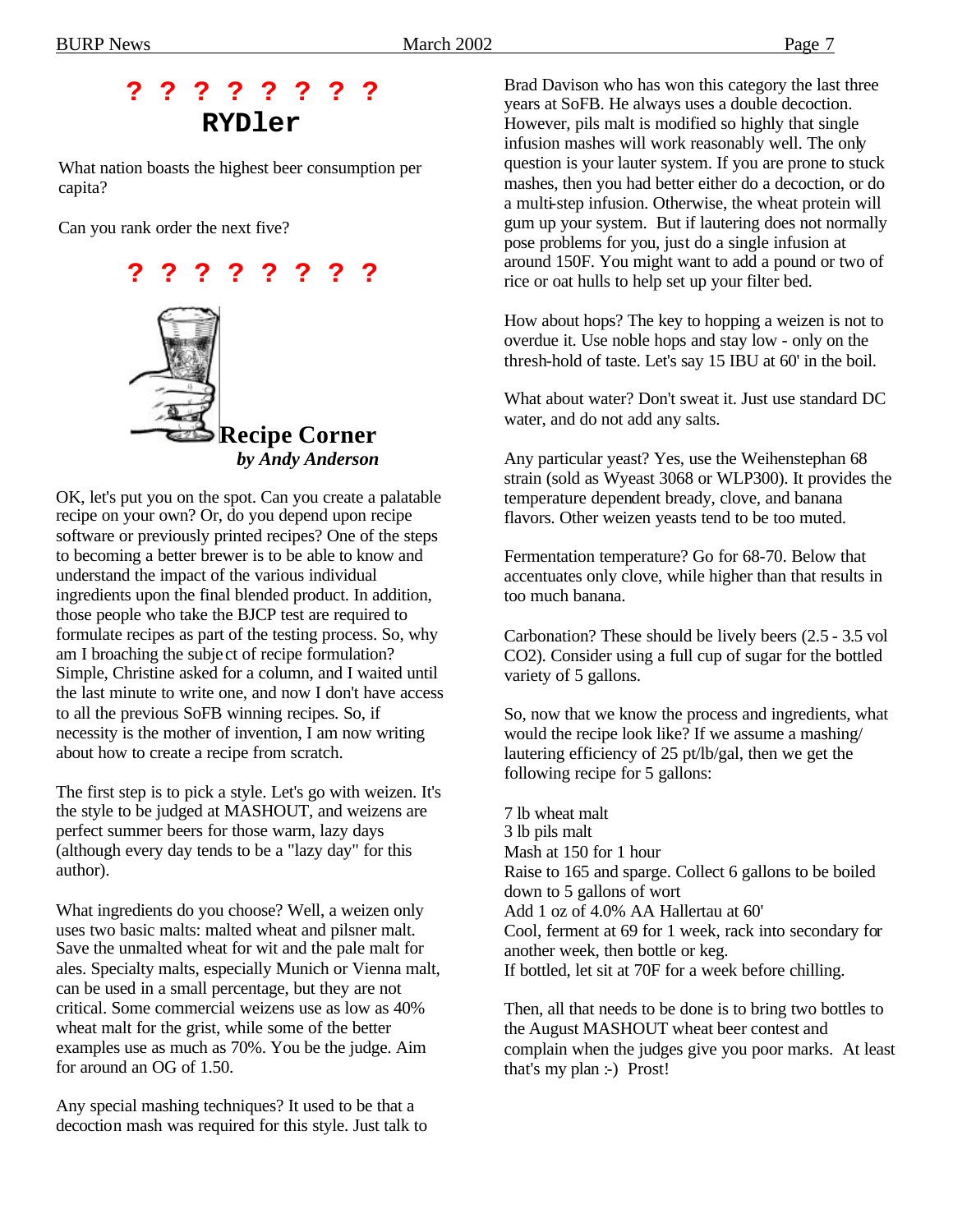# **Ten Years Ago**

By Steve Marler

What were you doing ten years ago? It was probably around this time ten years ago that I was watching an interview with a guy who just wrote a book on home brewing. His book was entitled *The Joy of Homebrewing.* Not too long after that, on my 30<sup>th</sup> birthday, I received a "beer in a bag" kit. You know the rest.

Eleven year ago, a group of BURP member (including Bill Ridgely, Wendy Aaronson, and Ralph Bucca) went to New Hampshire for the Brew Free or Die. What they witnessed there made them realize that BURP was not only deficient in the quantity and quality of home brew, but was also deficient as a club. Through their support, individual club members stepped up and started shaking things up. Rick Garvin started the BURP evolution process by starting a class to teach BURP members how to judge beer. It was the training of judges and Rick's rumblings that lead to one of the most significant events in BURP history.

Ten years ago, Tim Artz volunteered to run BURP's first home brew competition. Tim had the support of the BURP leadership (Bill, Wendy, and Ralph – some things don't change), but he did most of the work himself. At that time, Tim was known as Free Beer Man by the AHA staff. He received this title because he embarrassed Charlie Papazian by starting a "free beer" chant at an event where he was speaking. This title bestowed on Tim was the inspiration for the BURP competition name: the Spirit of Free Beer (SoFB).

Since its humble beginnings in 1992, SoFB has been growing in size and stature. In 1997, the SoFB hit its peak with 401 entries. Since then the number of entries has declined to the low 200s, mimicking the general decline in the home brewing hobby. But the spirit behind SoFB has never waned. The SoFB still has great prizes and gives out more prizes per winner than most other competitions. The SoFB is still one of the largest regional competitions in the country. The SoFB still has one of the largest concentrations of BJCP judges. The SoFB still has BURP members who volunteer a lot of time and effort because they believe in the cause.

The SoFB flame is still burning. It is yearning for more fuel so that the flame may once again burn as bright as it has in the past. You are the fuel that can feed the SoFB fire. How, you ask? By entering a beer into the  $10<sup>th</sup>$ Annual SoFB.

Earlier this year I challenged all BURP members to enter one beer into the SoFB. Just one beer from each BURP member will go a long way to make the  $10<sup>th</sup>$  Annual SoFB great and continue the vision that was started by the efforts of Tim Artz. I am happy to see that many BURP members, like Alison Skeel, have accepted the challenge. Alison does not usually brew, and she does not brew by herself. Alison made the effort to seek out another BURP member that she could brew with so that she would have a beer to enter. Efforts such as Alison's significantly contribute to the SoFB flame burning bright.

You can do it also. There is still plenty of time. Dust off your kettles and fermenters. Get together with another BURP member, a neighbor, or a friend and brew a batch of beer. It will be fun. You will have some beer for that cookout that is just around the corner, or to drink when you finish mowing the lawn. You can impress your friends and take pride in your hand-made product.

Make a difference. Support the  $10^{th}$  Annual SoFB. As we enter the second decade of SoFB, help the flame continue to burn bright; Enter a beer!! Entries will be accepted starting April 27 through May 10. You can enter your beer(s) at the May meeting on May  $11<sup>th</sup>$ . Go to http://www.burp.org for more information.

**Important Note** : Because of a glitch in the online form, judges who registered online prior to April 9 need to reregister on the SOFB website as soon as possible.



**Bike and Beer:** *Craig Somers, Cyclemeister*

## **Annual BURP Virginia Wine Tour**

On Saturday, May 25 at 10:30AM, we commence from the Linden Commuter Parking Lot on a 32 mile loop that visits Naked Mountain www.nakedmtn.com, Oasis www.oasiswine.com and Linden

www.lindenvineyards.com wineries. A map and cue sheet of this route will be provided to the participants. Wine and snacks can be purchased during the hour long stops at each winery. Those who bicycle the route should return to the starting point by 5:30PM. Saturday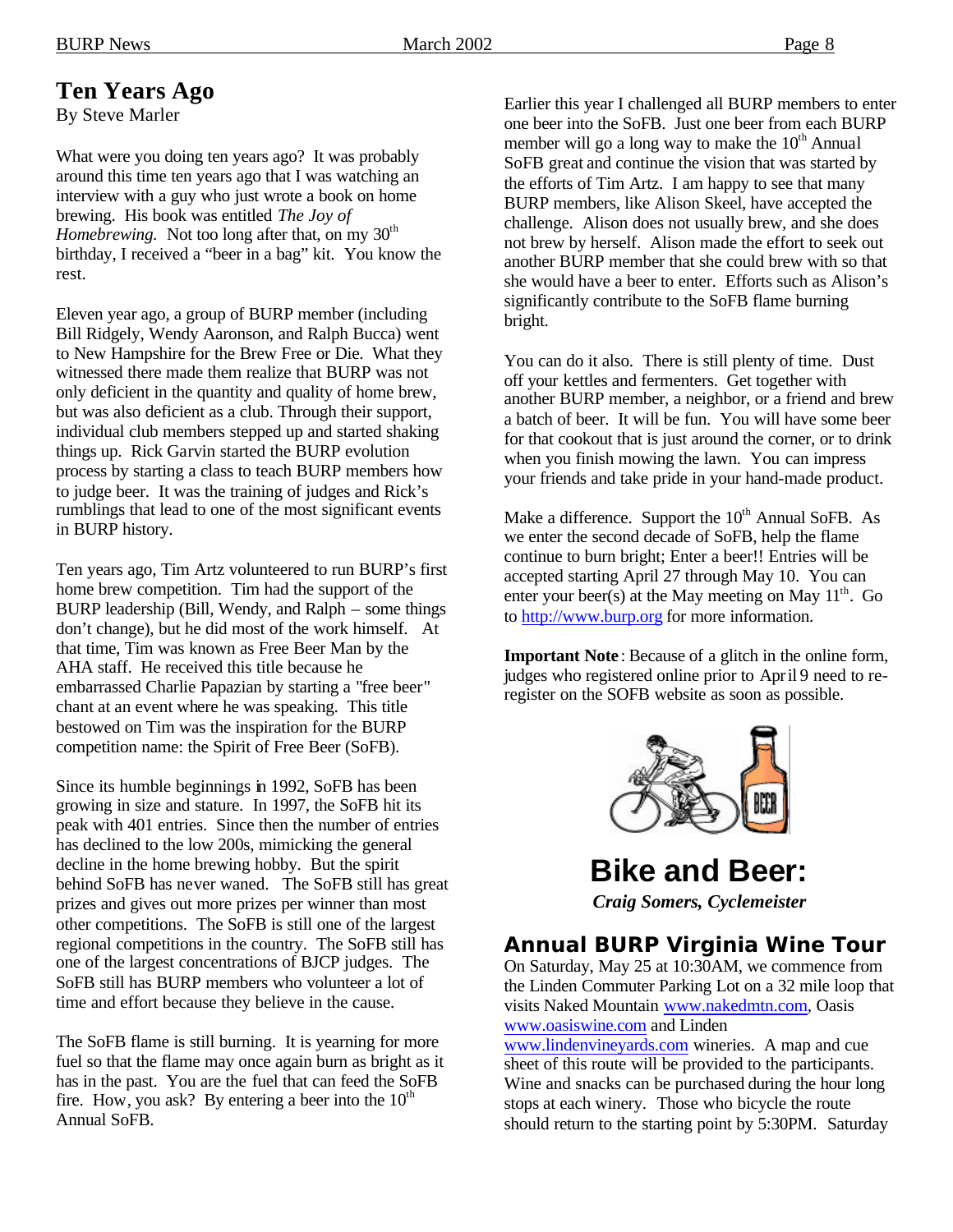night accommodations are reserved at the Smokehouse Winery B&B

http://www.virginiawines.org/wineries/smokehouse.html near Sperryville, VA. Either pay \$20 per person for a bed in the B&B, or bring camping gear and sleep outdoors for free. We will prepare dinner ourselves at the B&B, which has cooking facilities. Bring beer and a potluck item for Saturday dinner. On Sunday, May 26, around 11:00AM, we'll depart for Sharp Rock Winery which is a 15 mile roundtrip from the Smokehouse Winery. Then drive back to DC on Sunday afternoon.

Directions to Linden Commuter Parking Lot and Smokehouse Winery are available on the BURP website.

You are welcome to just show up and join us for the wine tour on either day. If you wish to sleep in the Smokehouse B&B (which has space for ten people), please notify me by Thursday, May 23. I'd appreciate knowing what food people will bring for Saturday night dinner so that we can coordinate a full meal. Contact Craig Somers (301-423-0380) at craigsbike@burp.org for further details.

# **BURP East Anglia Tour**

A bicycle tour of the flattest and driest region in Great Britain has a tentative departure date of Friday, July 26. We'll be drinking real ale in local pubs and staying at reasonably priced inns while averaging around 30 miles per day. Cambridge which is NE of London, is the primary destination. In order to attend MASHOUT, it will be necessary to get a flight home from London by August 7. That would permit you to attend the first session of the Great British Beer Festival on August 6. The trip would only be one and a half weeks long with these parameters, but I would consider extending this stay if there is interest to do so. Land costs (hotels & meals) should be under \$70. per day, and airfare should be around \$500. R/T. Please contact Craig Somers (301-423-0380) at craigsbike@burp.org about joining this trip.

# **Editors' Corner** *By Christine Lewis, Minister of Truth*

We're back from Germany! There will be several unique beers hand carried back from our trip to Bavaria that will be served at the April BURP meeting.

Welcome to the first electronic notification newsletter! Each month, I will send you an e-mail notification as to when the newsletter is available for viewing on the BURP website, along with directions to the meeting. If anyone would like me to use an e-mail other than the one on file with BURP, please send me a note at christinel@msn.com

All submissions for the June newsletter need to be on my desk or in my e-mail by Wednesday, May 29th. I'll send out a reminder message to all the regular contributors a week before the due date.



# **Notes from the Minister of Prosperity** *By Kathy Koch*

Thanks to outgoing treasurer Ralph Bucca for covering treasurer's duties at the March meeting. In addition the handling the raffle, he worked closely with Bruce to gather payments and reimbursement for the annual Hop sale. There's a lot of detailed work that goes into that project that deserves our appreciation. The March raffle brought in \$175, Membership dues since my last report, \$285, BURP hop sales \$659. Expenses paid out \$192.26 in BJCP class and meeting expenses. Still outstanding, \$317.03 for Jan. Meeting, BJCP class materials and March newsletter. Just received outstanding statement for newsletters May, 2001 to January, 2002 for \$1044.07.

As you can see, BURP is spending its money on you. As reported in the last issue, there was a notice about reducing the paper newsletter expenses. With postage going up again, this is even more important as we work collectively to keep our dues as the best bargain in Washington.

| <b>Office</b>                            | <b>Officer</b>                               | <b>Phone/E-mail</b>                                                        |  |
|------------------------------------------|----------------------------------------------|----------------------------------------------------------------------------|--|
| <b>Fearless Leader</b>                   | <b>Bill Ridgely</b>                          | $(301)$ 762-6523                                                           |  |
| Minister of<br>Enlightenment             | <b>Wendy Aaronson</b>                        | ridgely@burp.org<br>$(301) 762 - 6523$<br>aaronson@burp.org                |  |
| <b>Co-Ministers of</b><br><b>Culture</b> | <b>Steve Marler</b><br><b>Robert Stevens</b> | $(703)$ 527-4628<br>marler@burp.org<br>$(301)$ 588-0580<br>roanne2@aol.com |  |

### **BURP OFFICERS**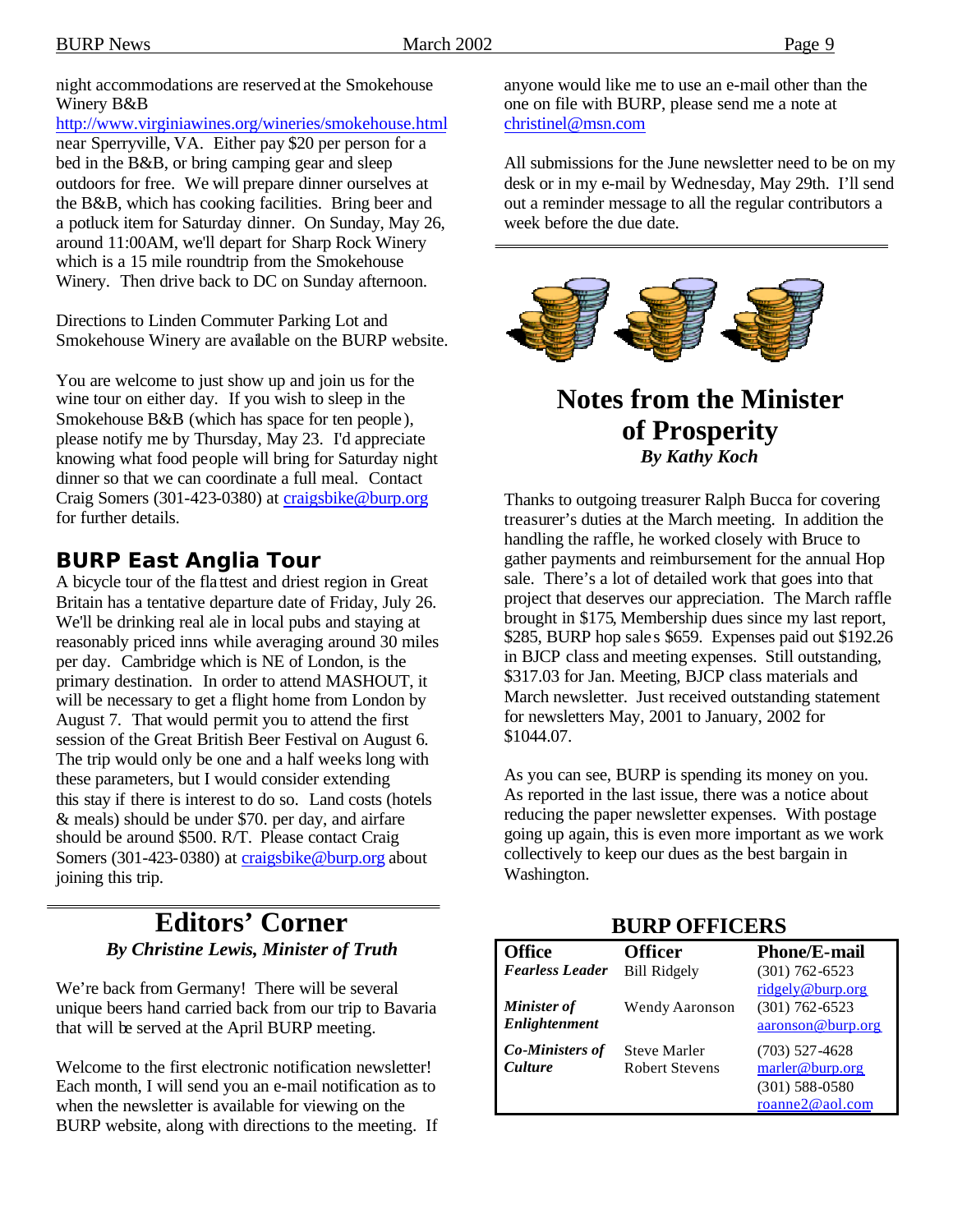| Minister of        | <b>Christine Lewis</b> | $(301)$ 412-7317   |
|--------------------|------------------------|--------------------|
| <b>Truth</b>       |                        | christinel@msn.com |
| <b>Minister of</b> | Bob Kepler             | $(703)$ 218-3776   |
| Propaganda         |                        | kepler@burp.org    |
| <b>Minister</b> of | Kathy Koch             | $(703)$ 256-4285   |
| <b>Prosperity</b>  |                        | kdkoch@erols.com   |
| Minister of the    | Jamie Langlie          | $(301)$ 933-3081   |
| Web                | Paul Langlie           | langlie@burp.org   |
| Libeerian          | Wendy Schmidt          | $(703)$ 866-0752   |
|                    |                        | schmidt@burp.org   |

## **BURP 10 & 20 Years Ago**

*Compiled by Bill Ridgely*

Many have expressed interest in BURP history over the years, so I'd like to begin a new column devoted to the subject. My plan is to extract some interesting tidbits from BURP newsletters 10 and 20 years ago this month. The first newsletters were actually short (usually one page) letters written to BURP members by club secretary Dan McCoubrey (each beginning "Dear BURPers and friends"). The letters briefly reviewed what happened at the last meeting and gave the date and location (usually Dan's house in Wheaton) of the next meeting. By the end of the 1980's, BURPer John Gardiner had transformed the monthly letter into a genuine newsletter, with interesting articles, recipes, and humorous stories. The early 90's were the pinnacle of the BURP News, when such great writers as George Rivers, Jim Dorsch, and "Flying Foamhead" Dave Smith contributed regularly. George & Jim went on to found or edit other publications (Barleycorn, Mid-Atlantic Brew News to name just two), and Dave finally retired from navigating Air Force Two to a life of leisure in CA. The newsletter survived and continues to this day as a great source of information and entertainment for the club.

My collection of newsletters begins in April 1982, so this is where the column begins as well. Since this is a two-month BURP News, I'll cover those months in this column.

### **20 Years Ago, April & May 1982:**

In April, Dan McCoubrey reported on AHA President Charlie Papazian's mashing demonstration at the home of BURPer Phil Angerhofer, held on March 28. Charlie brewed his "Belchville Ale", an all-grain ale hopped with Saaz.. The demo was taped for TV, and the club was attempting to obtain a copy of the tape for the libeery. Dan also reported that the club was planning a bus tour of the Yuengling Brewery and the bars of Reading, PA, but that Yuengling only gave tours Mon-Thurs, complicating matters somewhat. In May, Dan

reported that BURP membership had reached 23 and that the Belchville Ale made at the March meeting had been consumed to critical acclaim. A report was provided on several BURPer's trip to the Home Wine & Beer Trade Assn (HWBTA) convention in SC, where a number of new malt extracts had been introduced, including Laaglander and Geordie. Plans were underway for a summer boat trip on the Chesapeake Bay aboard sailboats owned by BURP members Bob Siner & Chuck Popenoe.

### **10 Years Ago, April & May 1992:**

In April, newsletter editor Dan Carter's  $3<sup>rd</sup>$  issue was impressive, with nice graphics, a cartoon by Mad Magazine's Don Martin, and the beginning of a 3-part series on the Heurich Family by Jim Dorsch (Jim also wrote a nice piece on the now-defunct Arrowhead Brewing Co in Chambersburg, PA). Steve Snyder reported on the March meeting, held at the Brew Masters shop in Rockville. The March bock competition was won by Bill Ridgely, but some hot babe named Wendy Aaronson took  $3<sup>rd</sup>$  place for her  $1<sup>st</sup>$  BURP competition ribbon. Also announced at the meeting was the birth of Ken & Sara Graham's daughter Victoria, born March 4. In the April humor department, Bert Tagge wrote about his "home-brewed kegging system", consisting of a closed plastic bucket, a PVC pipe & connections, and vinegar & baking soda for generating CO2. Bert said he could build his system (by recycling an old drywall bucket) for \$4.00 max. In the "what goes around comes around" department, plans were being made for a bus trip to the Stoudt's Micro Brewery Festival in Adamstown, PA on June 13. Finally, world traveler Bob Wright wrote about his comparison tasting of four different Guinness stouts – one each from Bangkok, London, Monrovia, and Washington. Other than the beers all being black, there appeared to be more differences than similarities.

In May, BURP Education Minister Rick Garvin announced the first BJCP judging class to be held in June. Roger Allers reported on the club's April meeting held at the home of Peter & Joyce Long. President Jim Dorsch conducted a commercial porter tasting at the meeting prior to the club's porter competition. Rick Garvin took  $1<sup>st</sup>$  place out of 18 entries in the competition with his "Porter St, NW ". New members welcomed in April included Tim Artz & Dot Steller. Tim later went on to become club president and founder of both the Spirit of Belgium and Spirit of Free Beer. Dan Carter wrote about his and Mike Horkan's trip to Youngstown, OH to visit John Hallberg, head brewer at Meander Brewing Co. John later went on to bigger and better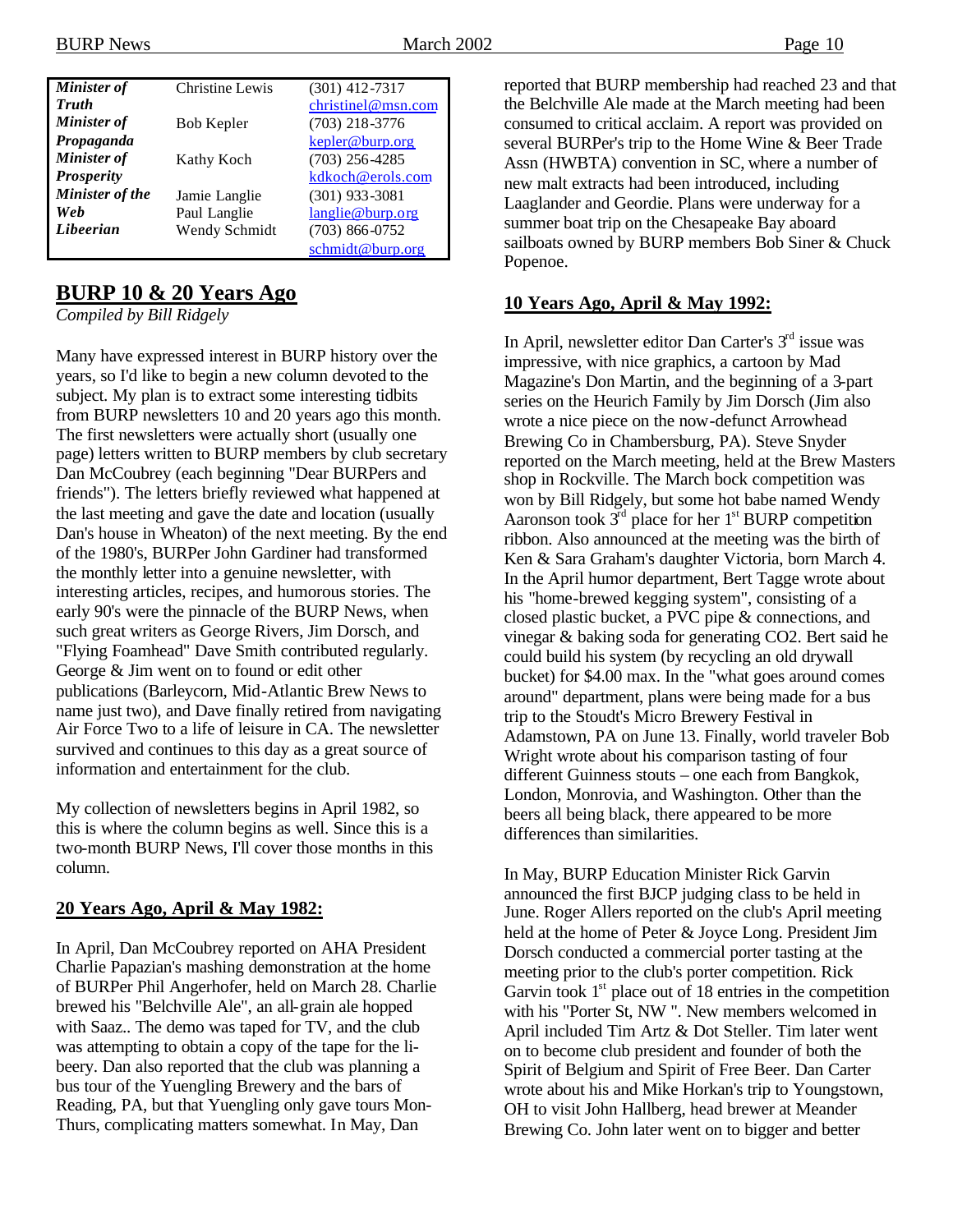things in brewing (Richbrau), cider making (Fred's Cider), and currently, mead making (Smokehouse Winery). Finally, "Flying Foamhead" Dave Smith wrote about his layover in Hawaii, where craft beers like Sierra Nevada (when they could be found at all) sold for a hefty \$2-3 per bottle.

# **? ? ? ? ? ? ? ?**  *Answer to March RYDler:*

Sam Adams Optima 2002 @24% or 48 proof!

Sam Adams Triple in 1999; Dogfish Head, I guess, held the record briefly after EKU from Germany, previously @ 11+%

### *Answer to April RYDler:*

Czech Republic w/ average per capita consumption of 158.5 liters [35 Imperial gallons] according to a recent study compiled from local brewing federations data.

Next, in rank order are:

**Germany** Ireland Luxembourg Austria Denmark Belgium w/98 litres p.c.





### **News from the Libeery** *By Wendy Schmidt*

As part of our on-going series summarizing fellow Homebrew Club newsletters, this month's selection is from the Oregon Brew Crew's *The Brew Crew News*. We have copies of newsletters dating from January 1991 to January 2000 and electronic versions of their more recent newsletters are available at their web page (http://www.oregonbrewcrew.com/index.html).

In one early newsletter (April 1991), two entries from the *Dictionary of Beer and Brewing* were mentioned: 1) "Lupus Salictarus – The name given by Pliny the Elder (23 AD) and his contemporaries to hops and meaning "wolf among scrubs" because hops then grew wild

among willows like a wolf in the forest. The botanical name for hops, Humulus lupulus, is derived from this expression"; 2) "Lupomaniac – a term coined by beer author Terry Foster for a 'hop fanatic', one who appreciates a well hopped beer and does not believe in the expression 'too hoppy' ".

Some of the articles included over the years are: Brewing Safely (this is a topic that doesn't get much coverage); Time to Plant Hops; Orange Peel in Belgian Brewing; Article on Rock Bottom arriving in Portland (Jan 1994 newsletter); The Making of a pLambic; Spirit of Belgium Conference and Homebrew Competition (made it into the Dec 1994 issue); Technique Treating Portland Water With Style (includes a table of Water Characteristics of Brewing Cities); Hop Technique First Wort Hopping; The Origin of Winter Beers; and Homebrew Competition Basics.

The Libeery's *Brew Crew News* folder will be at the April BURP meeting for your perusal. Also, at the April meeting, a sign-up sheet to order Classic Beer Style books will be available.



# **Annual Bucca Winetasting**

May 3-5 Camping, Biking & Kayaking @ 1st Landing State Park, Virginia Beach, VA

*WINETIME 2002,* Ralph Bucca's annual wine-tasting and beach event, will be held on **June 1, 1-6 P.M.** Contact Ralph at chesbayvu@earthlink.net or call him at 410-257-0022 for further information on either event.

# *The Kepler Kitchen*

 $\sim$  Chili Cookoff  $\sim$ 

Welcome back to another edition of The Kepler Kitchen - where everything tastes better with beer. With our annual Chili Cookoff around the corner, it's time to get our taste buds in shape to face pot after pot after pot of hot, spicy, wonderful, bubbling chili. While most folks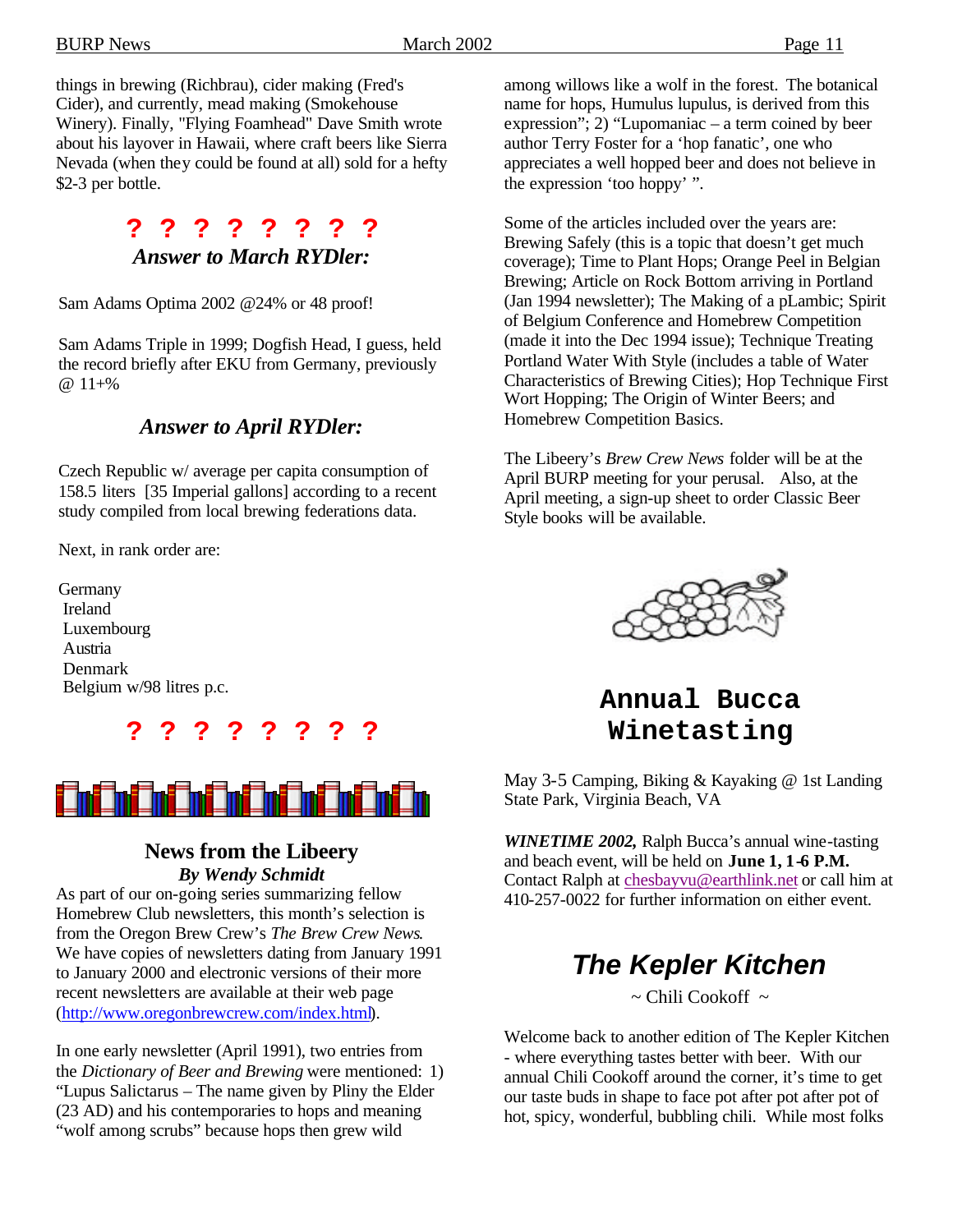in the club can spout diatribes to the point of geek-dom about homebrewing, some of us may cite the lack of culinary skills as a deterrent from facing the 'experts' in the chili competition. But really, what's so hard about making chili? There are just as many chili chefs as there are chili recipes; so everyone has a different flavor mix to put forward.

Let's start with the basics. Once you understand the origins of 'real' chili you'll feel more at ease. At the core, we're talking about a dish made from chile peppers… duh. As such, some people prefer the spelling "chile" over other common spellings like "chili" and "chili." I choose "chili" to distinguish the dish from the pepper. We also consider chili a Mexican dish. However, as Americans rode their chuck wagons south and westward in the  $19<sup>th</sup>$  century, local ingredients were incorporated into their travel pantry. What was to be later known as 'chili' was born as an amalgam of wellpreserved travel stock such as dried chiles and beans, canned tomatoes, and cured meats. The ease of one-pot meals also ensured chili's enduring success. Many chilipros have a disdain for tomatoes or beans or any meat other than the finest steak in their pot. But surely such ingredients made their way into the chuck wagon pots of old. (Such 'experts' probably also limit themselves by never brewing beer with adjuncts either).

What this all boils down to (pun intended) is that a bowl of chili can be whatever you feel is hearty … in a 'southwest' sorta way. Corn, onions, beans, beef (either ground or cubed), sausage, bell peppers, celery, in addition to a host of spices such as oregano, cumin, coriander, clove, cinnamon, and chile powders all make fine ingredients for chili. Let the orthodox limit themselves; let the bleeding gut liberals add tofu. However, for me, as long as it tastes great, looks great, has wonderful texture and aroma then I'll be back for seconds.

Here's a hearty recipe you can try:

# **Rockcastle Chili**

Cook, until crispy: ½ pound bacon Remove bacon then brown in the bacon fat: 1 ½ pounds choice steak (ground or chopped) 6 coarsely chopped garlic cloves 2 large onions chopped After meat is cooked and onions have browned, deglaze (scrape) the pan by adding

1 bottle of dark ale (porter, stout, brown)

Remove all to a big pot and stir in: 1 32-ounce can of tomatoes, with juice 2 16-ounce cans of beans (e.g. kidney, pinto) with juice ½ cup chile powder 2 Tbsp ground cumin 1 Tbsp ground black pepper 1 bottle of dark ale

Simmer for a couple hours, covered, stirring occasionally. Season with Salt and pepper Red pepper hot sauce And if you prefer a tang, add 1 Tbsp Worcestershire sauce 2 Tbsp Cider vinegar And lastly, you can top off your hot steaming bowl with Sprinkled cheddar cheese Chopped onions

# **BURP Meeting Deviled Eggs**

Ala Ralph Bucca

You see them at every BURP meeting. Now you can make them yourself.

Parts: 6 medium eggs, 3 Tbsp mayo, 1 Tbsp mustard, .5 tsp dried onion flakes, sprinkle of thyme and oregano, .5 tsp liquid smoke

**Labor**: Boil eggs, cool, de-shell, cut in half width-wise, and scoop yoke into a bowl. Mash with fork or potato masher, add rest of ingredients, stir well, taste, if too dry add more mayo. Put empty white shells back into egg carton, add filling to the shells. Refrigerate. Bring to meeting.

### **Brewing Berliner Weisse the Easy Way**

### By Steve Marle r

Berliner wiesse is not a popular beer to drink or brew in the United States, however, it turns out that the Washington area is a great place to brew this unique style of wheat beer. Weisse beer is often considered a summer drink, so now is the perfect time to plan on brewing one.

The Berliner Weisse style has a pronounced sour taste, and is very pale, effervescent, and lightly hopped. The mouth-puckering sourness is characterized by an intense vinegary taste, caused by lactic and acetic acids, and is